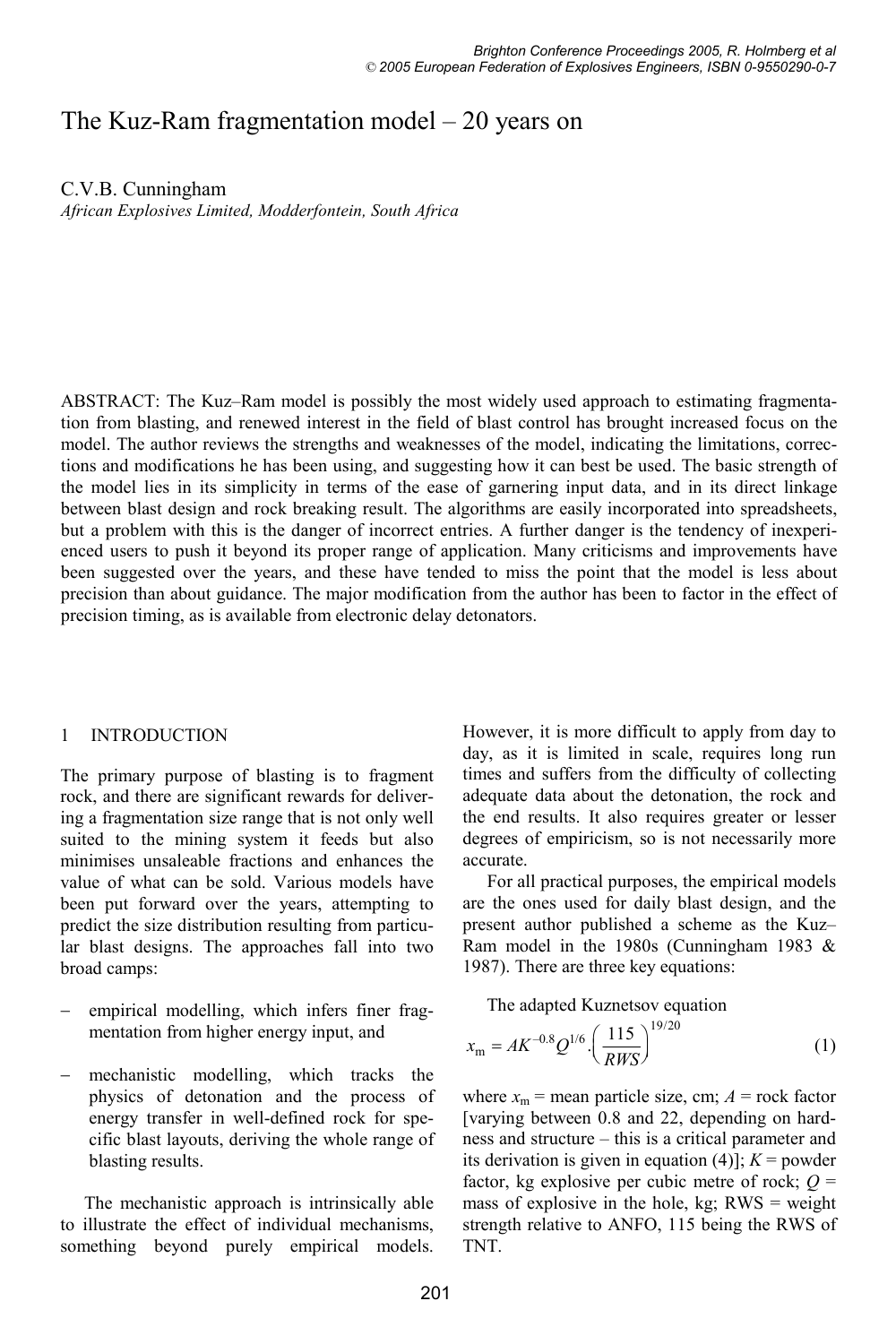The adapted Rosin–Rammler equation

$$
R_x = \exp\left[-0.693\left(\frac{x}{x_m}\right)^n\right] \tag{2}
$$

where  $R_x$  = mass fraction retained on screen opening  $x$ ;  $n =$  uniformity index, usually between 0.7 and 2.

The uniformity equation

$$
n = \left(2.2 - \frac{14B}{d}\right) \sqrt{\frac{1+ S/B}{2}} \left(1 - \frac{W}{B}\right) \left(\text{abs}\left(\frac{\text{BCL-CL}}{L}\right) + 0.1\right)^{0.1} \frac{L}{H} \tag{3}
$$

where  $B =$  burden, m;  $S =$  spacing, m;  $d =$  hole diameter, mm;  $W =$  standard deviation of drilling precision, m;  $L =$  charge length, m; BCL = bottom charge length, m;  $CCL =$  column charge length, m;  $H =$  bench height, m.

Because of the ease with which the model can be parameterised for blast layout spreadsheets, it has become widely used, but has not been seriously changed since the 1987 publication. Significant queries seeking clarification about the model and indicating its use in serious applications, use which has not always been wise, as well as ongoing interest in adapting it, demonstrate that it continues to provide a useful springboard for blast design. In addition, the author has been deeply involved in evolving the understanding of detonation for blasting, in building mechanistic models and in evaluating digital fragmentation systems and electronic detonator systems. During these processes, the idea of upgrading the Kuz– Ram model was always in the background, and various modifications have been incorporated in personal spreadsheets. The lack of publication has been due, largely, to an expectation that mechanistic models would overtake empirical models, but this has yet to happen, so it is necessary to rework Kuz–Ram.

This paper discusses how thinking has evolved, introducing new algorithms for the effect of blast timing on fragmentation. Most importantly, it points to the appropriate use and limitations of such modelling, and refers to associated developments by other workers in the field. Importantly, there is still no modification for energy partitioning: explosive weight strength is the only input. This will be given attention in due course, but it is far from simple.

# 2 DEFICIENCIES IN EMPIRICAL FRAGMENTATION MODELLING

Most modelling errors arise through simplistic application or narrow appreciation of blasting as a technology. A brief review of common stumbling blocks is therefore appropriate. These fall broadly into the following categories:

- parameters not taken into account;
- limited ability to measure fragmentation;
- difficulty in scaling blasting effects.

A grasp of these issues is crucial if reasonable and not blind application of modelling is to be undertaken.

### *2.1 Parameters not taken into account*

The primary assumption of empirical fragmentation modelling is that increased energy levels result in reduced fragmentation across the whole range of sizes, from oversize to fines. This is generally valid, but not necessarily applicable to real situations. Some of the other factors that may override the expected relationship include:

- rock properties and structure (variation, relationship to drilling pattern, dominance of jointing);
- blast dimensions (number of holes per row and number of rows);
- bench dimensions (bench height versus stemming and subdrilling);
- timing between holes, and precision of the timing;
- detonation behaviour, in particular detonation velocity (VoD);
- decking with air, water and stemming;
- edge effects from the six borders of the blast, each conditioned by previous blasting or geological influences.

Thus, unless these parameters are catered for, it is possible for a model to be seriously wrong in its estimation of blasting fragmentation. Assessing and dealing with the whole range of inputs is the essence of blast engineering.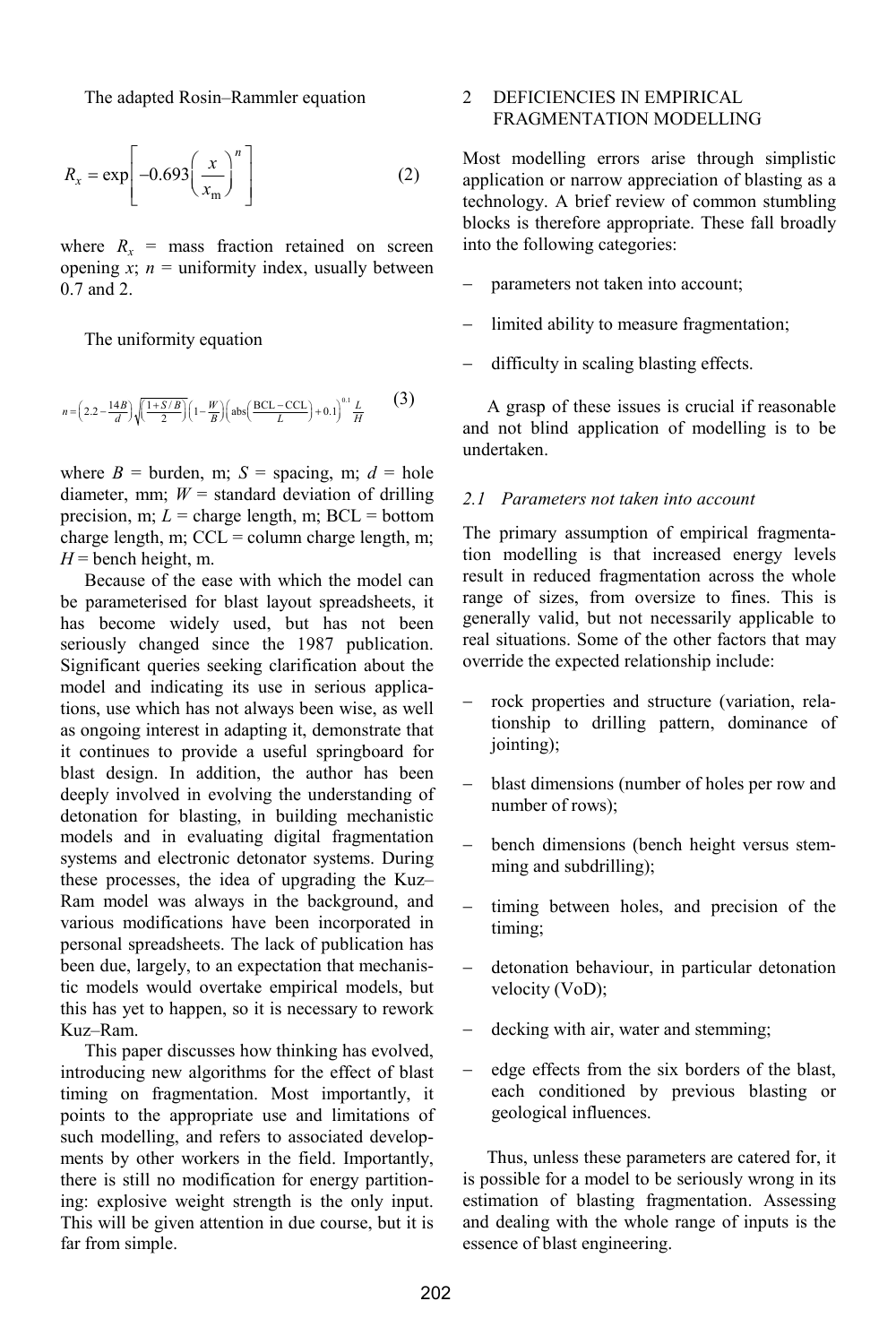### 2.2 *Limited ability to measure fragmentation*

The difficulty of measuring fragment distribution from full-scale blasting is a fundamental obstacle to proving or applying any fragmentation model.

The only complete measure of blasting fragmentation is at the working face, before any mixing takes place, or large boulders are removed for secondary blasting, or fines are lost to wind or water, or generated by the action of the loaders on the rock pile. It is almost impossible to put all of the rock from a properly dimensioned blast through a sieving system, but reduced numbers of holes and rows compromise the actual degree of fragmentation control that would be realized in full-scale blasting procedures. Representative sampling is really difficult owing to the scale of operations and mass of suitable sample sizes, the great variability of fragmentation within the mass, and the tendency of the system to exclude the important fines and oversize fractions.

Resorting to imaging as a means of estimating fragmentation has its best application over a conveyor belt, but this is well away from the working face. Resolution problems are a serious impediment to assessing smaller fractions adequately, compounded by the inability of imaging methods to determine the mass represented by an image of a muckpile. This means that fractions cannot be determined by subtraction, especially since imaging techniques typically use necessarily gross approximations (such as equivalent cube) to determine particle mass. Imaging of truck loads does permit relating particle distribution to weighed masses, but getting a clear image and associating it with a particular part of a blast is not necessarily easy.

Because it is so difficult, really good datasets are hard to come by, and hard evidence for agreeing blasting success is scarce.

# *2.3 Inability to scale blasting effects*

The use of transparent plastic or glass models containing tiny charges of molecular explosive is a dramatic way of demonstrating the mechanisms of blasting, but neither the material nor the explosive bears tolerable resemblance either to their equivalents in commercial blasting or to the numerical dimensions and ratios of the effects. This is less true of shots in concrete blocks, but the scale of the blocks and the edge effects in them are still problematic for quantitative modelling. Thus, attempts to align laboratory tests with field blasting tend to cause confusion and sometimes lead to false conclusions.

# 3 PRECISION REQUIREMENT OF FRAGMENTATION MODELLING

In view of the above obstacles, it can be tempting to abandon the idea of blast modelling, but this is counterproductive, since it cuts off the whole process of learning and the use of genuine blasting knowledge. A good option is to broaden the focus to where results really impact, which is in any case the purpose of modelling.

In a sense, knowing the fragmentation range of the rock is irrelevant, as the objective of blasting is to achieve productivity and profitability. Even if the fragmentation itself is hardly known, its impact is felt, so if, for example, there is conclusive evidence that implementing a change lifts productivity by 30%, then this is the real justification for making that change, whether or not the fragmentation can be measured. Therefore, it is wise to focus as much on the effects of fragmentation as on the size fractions. If the effects cannot be measured directly, then it is usually possible to identify some point at which the ill effects are costing money (e.g. excessive waste tonnage of fine material) or the good effects are paying dividends (e.g. costs of engineering spares).

Therefore, in general, it is necessary to consider the macro effects of the blasting, and to focus less on absolute outcomes than on relative performance. Unfortunately, human psychology and rivalry for recognition can delay the introduction of very helpful measures, so as much evidence of actual fragmentation as possible is needed to complete the case for improved blasting measures.

With this in mind, it is clear that a fragmentation model needs to conform with trends rather than absolutes, and must be used with an understanding of why a trend emerges when changes are made to inputs. With this background, upgrading of the Kuz–Ram model itself can be considered.

# 4 CHANGES TO THE KUZ–RAM MODEL

Thought has been given to improving the algorithms for mean fragmentation and uniformity in the light of experience and needs in various conditions. The major changes to the model, however, have developed as a result of the introduction of electronic delay detonators (EDs), since these have patently transformed fragmentation. Both the effect of assigned timing and the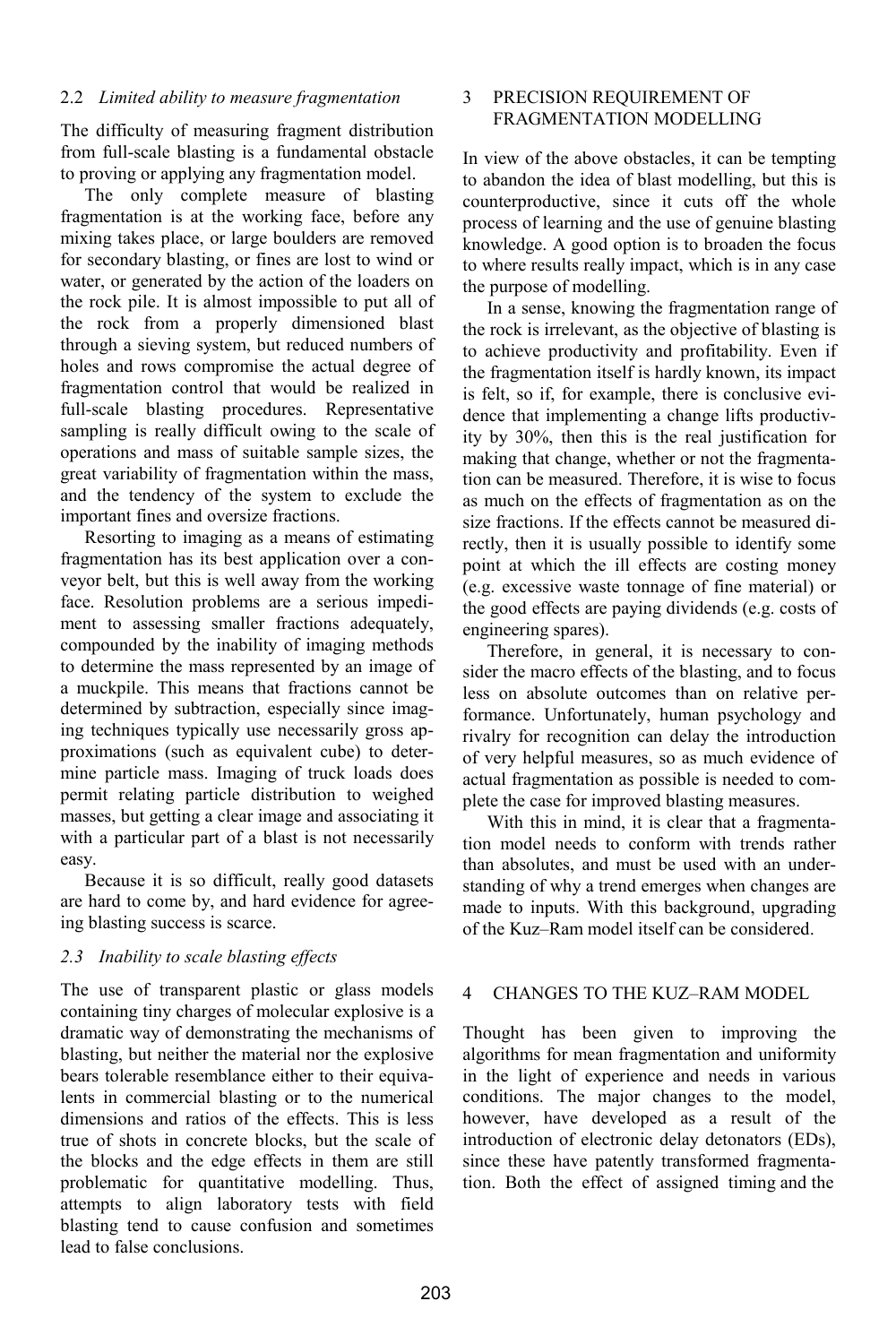

effect of timing scatter are now accommodated.

### *4.1 Rock characterisation: factor A*

It is always difficult to estimate the real effect of geology, but the following routine addresses some of the major issues in arriving at the single rock factor *A*, defined as

$$
A = 0.06 \text{ (RMD + RDI + HF)} \tag{4}
$$

where RMD is the rock mass description, RDI is the density influence and HF is the hardness factor, the figures for these parameters being derived as follows.

# *4.1.1 RMD*

A number is assigned according to the rock condition: powdery/friable = 10; massive formation (joints further apart than blasthole) =  $50$ ; vertically jointed – derive jointed rock factor (JF) as follows:

$$
JF = (JCF JPS) + JPA
$$
 (5)

where JCF is the joint condition factor, JPS is the joint plane spacing factor and JPA is the joint plane angle factor.

*4.1.1.1 Joint condition factor (JCF)* 

| Tight joints        |     |
|---------------------|-----|
| Relaxed joints      | 1.5 |
| Gouge-filled joints | 2.0 |

### *4.1.1.2 Vertical joint plane spacing factor (JPS)*

As illustrated in Figure 1, this factor is partly related to the absolute joint spacing, and partly to the ratio of spacing to drilling pattern, expressed as the reduced pattern, *P*:

$$
P = (B \times S)^{0.5} \tag{6}
$$

where *B* and *S* are burden and spacing, m.

The values of JPS are as follows for the joint spacing ranges:

- joint spacing  $< 0.1$  m, JPS = 10 (because fine fragmentation will result from close joints);
- joint spacing  $= 0.1 - 0.3$  m, JPS  $= 20$  (because unholed blocks are becoming plentiful and large);
- joint spacing  $= 0.3$  m to 95% of P, JPS  $= 80$ (because some very large blocks are likely to be left);
- joint spacing > P, 50 (because all blocks will be intersected).

Clearly, if the joint spacing and the reduced pattern are both less than 0.3 m, or if *P* is less than 1 m, then this algorithm could produce strange results. In the original derivation, the index was linked to the maximum defined oversize dimension, but this is clearly not an appropriate input and has been omitted.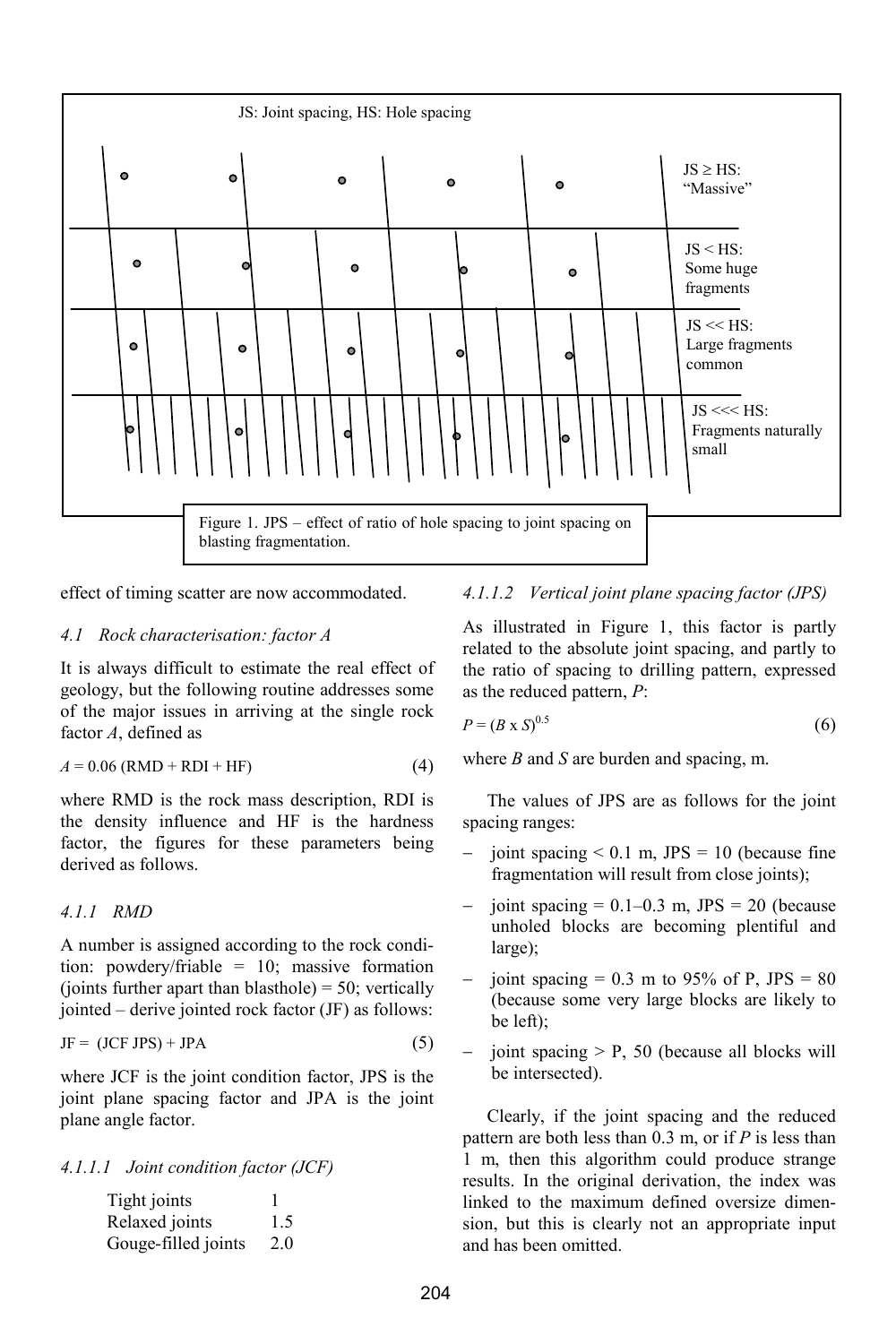| Dip out of face       | 40 |
|-----------------------|----|
| Strike out of face 30 |    |
| Dip into face         | 20 |

'Dip' here means a steep dip,  $>30^\circ$ . 'Out of face' means that extension of the joint plane from the vertical face will be upwards. This is a change from the 1987 paper and is supported by Singh  $\&$ Sastry (1987), although the wording in the latter is slightly confused and requires careful interpretation.

*4.1.2 Hardness factor (HF)* 

If  $Y < 50$ , HF =  $Y/3$ If  $Y > 50$ , HF = UCS/5

where  $Y =$  elastic modulus, GPa; UCS = unconfined compressive strength, MPa.

This distinction is drawn because determining the UCS is almost meaningless in weak rock types, and a dynamic modulus can be more easily obtained from wave velocities. In the crossover area there are sometimes conflicts, and it is necessary to use personal judgement for these. It is better to use figures where there is less scatter in the range of data.

#### *4.1.3 Correcting the derived rock factor*

Arriving at the rock factor *A* is a critical part of the process, but it is impossible to cater for all conditions in this simple algorithm. Normally, it is soon apparent if *A* is greater or smaller than the algorithm indicates, and, rather than trying to tweak the input, possibly losing some valid input, a correction factor  $C(A)$  is now introduced. If preliminary runs against known results indicate that the rock factor needs to be changed, then *C*(*A*) is used as a multiplier to bridge the gap from the value given by this algorithm. The final algorithm is therefore

$$
A = 0.06(RMD + RDI + HF) \cdot C(A)
$$
 (7)

The correction factor *C*(*A*) would normally be well within the range 0.5–2.

#### *4.2 Interhole delay*

Even before electronic delay detonators (EDs), it was clear that millisecond or short-period delay blasting yielded more uniform and finer fragmentation than half-second or long-period delay blasting. Many papers from respected researchers quoted optimum interhole delay times of 3–6 ms per metre of burden for reducing fragmentation size (Bergmann *et al.* 1974, Winzer *et al.* 1979). This can be tied to the evolving fracture network around a blasthole: the optimum interhole time was found to correlate with twice the time for cracks to propagate across the burden. Bergmann's granite had a compressional stress wave velocity,  $C_p$ , of 5.2 km/s (5.2 m/ms), and the influence of delay on fragmentation can be scaled by this value, with 3 ms/m the standard.

Thus, if the value of  $C_p$  is  $C_x$  km/s, then the optimum delay timing for maximum fragmentation *T*max will be

$$
T_{\text{max}} = \frac{15.6}{C_x}B\tag{8}
$$

where  $T_{\text{max}}$  is the time between holes in a row for maximum fragmentation, ms; the scaling factor is  $15.6 = 3$  ms/m x 5.2 km/s; *B* is the hole burden, m; and  $C_x$  is the longitudinal velocity, km/s.

Delays shorter than  $T_{\text{max}}$  suppress fragmentation owing to destructive interference of the stresses with the evolving fracture system. Longer delays result in rock between the holes beginning to shift and hence being less vulnerable to fragmentation mechanisms, but the effect on fragmentation is not as sharp as that of reducing the delay. Weaker rock has slower wave velocities and requires longer delays.

In the work by Bergmann *et al.* (1974), a curve of fragmentation versus delay is given for blasting single rows of five holes in granite blocks. The blocks were not large enough to be able to test the effect of long delays properly, and in full-scale blasting delays longer than  $T_{\text{max}}$  led to coarser fractions. Certainly, in South Africa's Narrow Reef mines, where capped fuse and shock tube systems enable a very wide range of delays to be employed, there is keen awareness of the increased fragmentation with short delays, and it is qualitatively clear that there is a peak, but fragmentation studies have always been dogged by the extreme variation in every rock breaking situation. The model thus shows that, if interhole delay is increased from instantaneous, the degree of fragmentation rapidly attains a maximum, then gradually deteriorates as delay increases. Very short delays are needed to create strong movement of a rock mass, and, depending on the depth of the blast, fracture arising from mass movement can result in good fragmentation with shorter delays than those given above.

This peaking of fragmentation at  $T_{\text{max}}$  corresponds to a crucial window where stress waves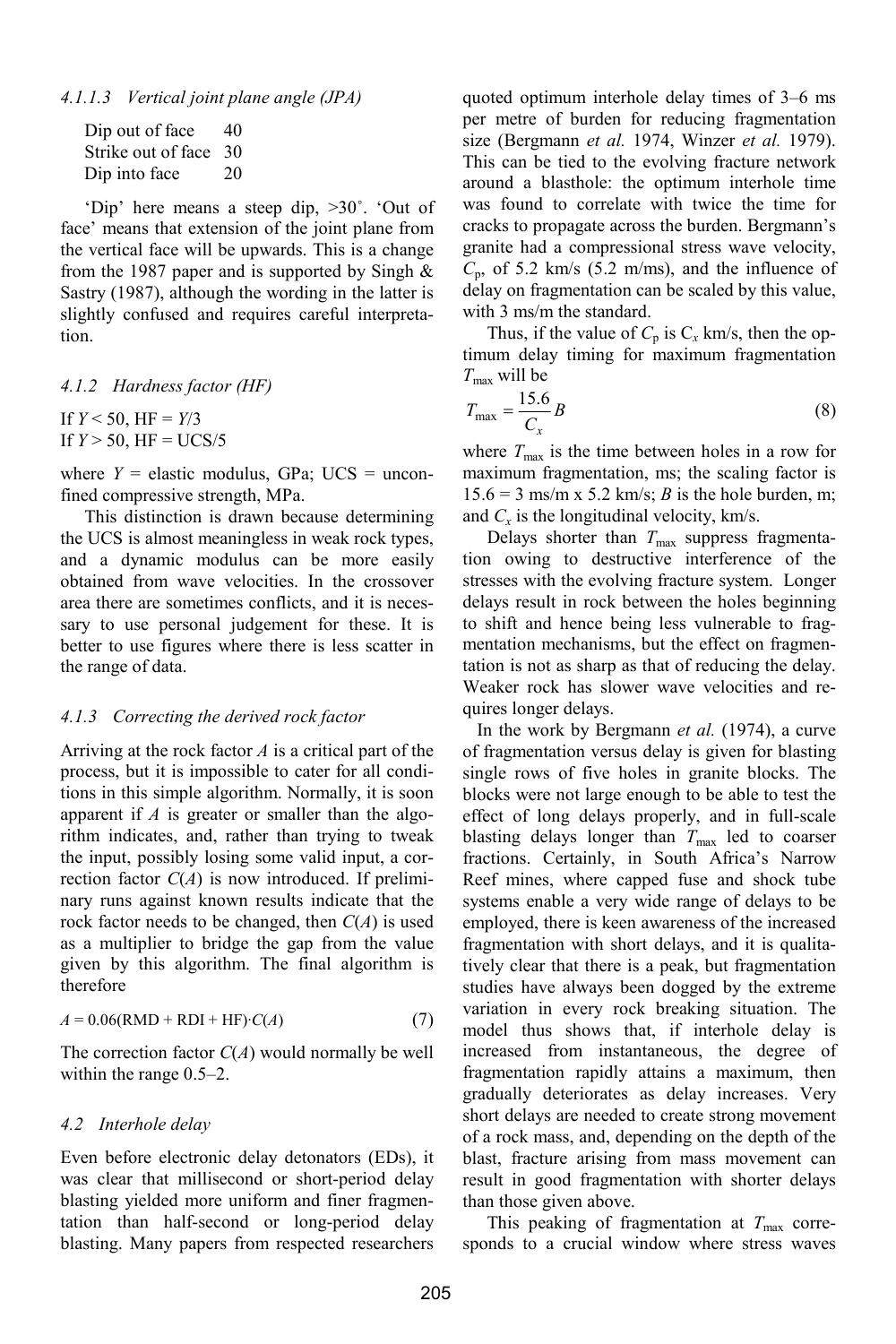and fracture growth operate optimally before movement within the rock mass interferes with these mechanisms. The effect is supported in principle by the modelling work of various researchers, e.g. Rosmanith (2003), who affirm that EDs have opened a window of short delay times. There is significant debate as to the validity of ultrashort delays which will no doubt be resolved as work progresses, but real rock breaking conditions ensure that this will not be a quick or easy process.

An algorithm has been developed that simu-



Figure 2. Tentative algorithm for the effect of interhole delay on mean fragmentation.

lates the above effect. The form of the algorithm is shown in Figure 2, overlaid on the work by Bergmann *et al.* (1974). The output is a timing factor  $A_t$ , which is applied to Equation 1 as a multiplier, and now incorporates the effect of interhole delay on fragmentation. Note that the dataset includes results with different spacing/burden ratios.

The form of the algorithm for  $T/T_{\text{max}}$  between 0 and 1 is

$$
A_{\rm t} = 0.66 (T/T_{\rm max})^3 - 0.13 (T/T_{\rm max})^2 - 1.58 (T/T_{\rm max}) + 2.1 (9a)
$$

and for higher values

$$
A_{t} = 0.9 + 0.1(T/T_{\text{max}} - 1)
$$
 (9b)

It would be misleading to include this curve in a model that purported to provide precise prediction of fragmentation, but this the Kuz–Ram model does not do. It is a vehicle for exploring the expected behaviour in terms of relative changes to fragmentation, and is therefore a useful way of refining understanding. Until the trend is incorporated, it cannot be tested properly. AEL's engineers are confident that the effect is, if anything, conservative.

#### *4.3 Timing scatter*

Because nothing much could be done about controlling timing scatter, while pyrotechnic initiation systems were the only practical way of timing blasts, little serious consideration has been given to this issue. However, the evidence has long existed that, quite apart from delay affecting fragmentation, the scatter in delay itself is key. A quote from Winzer (1979) is particularly pertinent:

Accurate timing must be considered imperative in producing consistent blasting results and in reducing noise, vibration, fly rock, backbreak and poor fragmentation. In the overwhelming majority of cases that we have studied in detail (37 production shots), poor performance can be directly related to timing problems, which tend to overwhelm other blasting parameters.

It is self-evident that, if timing influences the fragmentation in blasting, then timing scatter will affect the uniformity of blasting fragmentation. This is why there has to be adjustment both for the delay used and the scatter. For more precise timing, at any particular delay, there should be less oversize and fewer fines. However, if there is a simultaneous decrease in all sizes caused by improved timing, the fines could actually increase in spite of the uniformity being greater. This explains the experience of a quarry in the Cape that managed to increase the sand content from blasting by using EDs (Cunningham *et al.* 1998).

To address the adverse effect of timing scatter on uniformity, it is necessary to invoke the scatter ratio. The author described the crucial effect of precision on blasting effects at the EFEE in 2000, and introduced the concept of the parameter 'scatter ratio', *R*s, defined as

$$
R_{\rm s} = \frac{T_{\rm r}}{T_x} = 6 \frac{\sigma_{\rm t}}{T_x} \tag{10}
$$

where  $R_s$  = scatter ratio;  $T_r$  = range of delay scatter for initiation system, ms;  $T_x$  = desired delay between holes, ms;  $\sigma_t$  = standard deviation of initiation system, ms.

The higher the scatter ratio, the less uniform will be the fragmentation curve. The following algorithm has been introduced to illustrate the expected effect of precision on blasting results:

$$
n_s = 0.206 + (1 - R_s/4)^{0.8}
$$
 (11)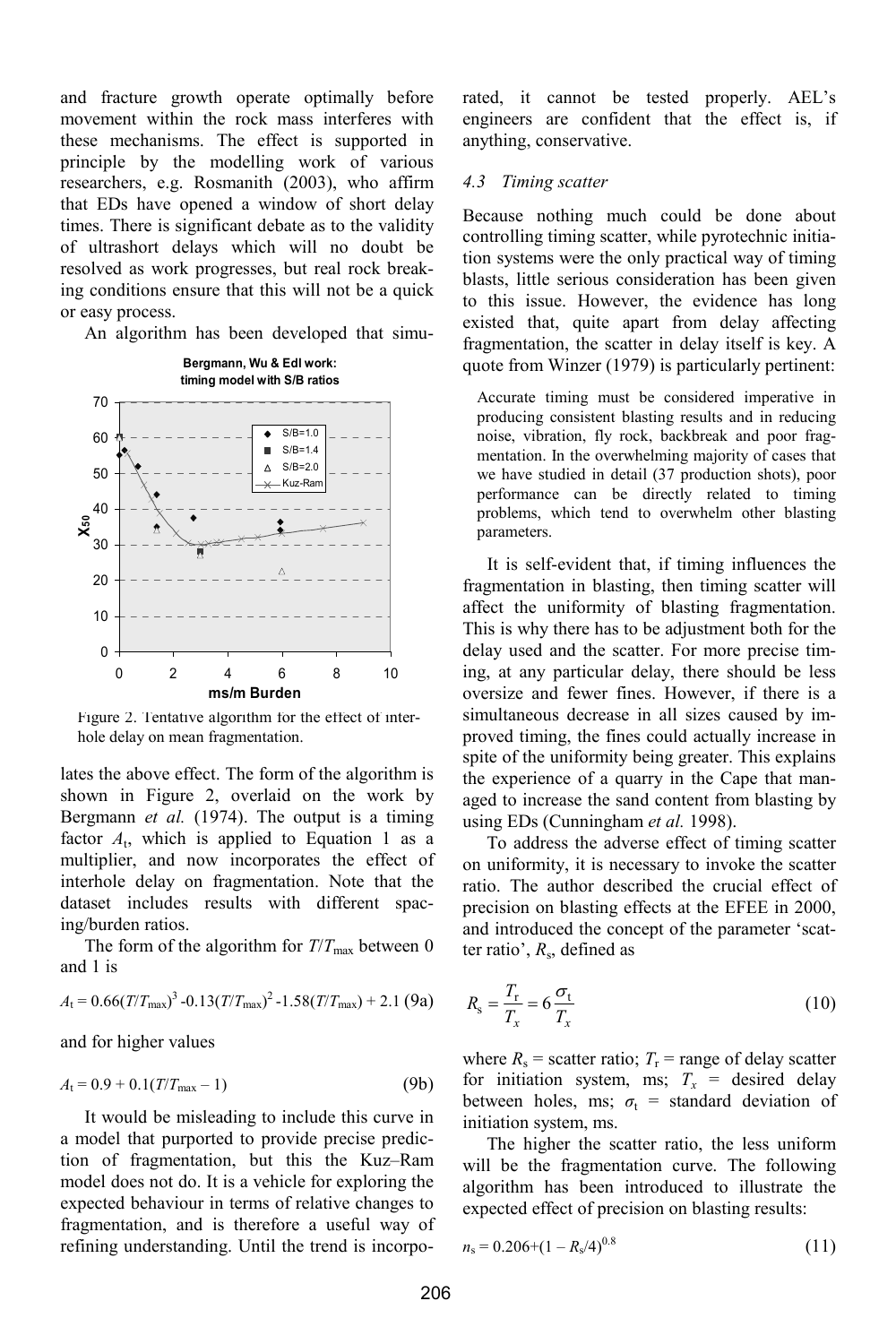where  $n<sub>s</sub>$  is the uniformity factor governed by the scatter ratio.

Figure 3 shows how the factor is currently configured, illustrating the assumption that delays used previously had a scatter ratio of about 1, i.e. that the shots would not overlap but could occasionally fire together. Adopting low scatter delays would increase uniformity by up to 20%, while the adverse affect of increasing numbers of out-ofsequence shots decreases uniformity by about the same amount.



Effect of Scatter Ratio on Uniformity



A useful aspect of this algorithm is that it portrays how precision becomes less important for long delays. A precision of 1 ms is very beneficial if the interhole delay is 10 ms. It hardly matters if the delay is 100 ms.

# *4.4 Effect of rock strength on uniformity*

Something that has become increasingly evident over time is that the fragmentation is intrinsically more uniform in harder rocks. An expression has therefore been added to raise uniformity with rock factor A, taking 6 as the 'neutral' position:

$$
F(A) = (A/6)^{0.3} \tag{12}
$$

### *4.5 Rationalisation of geometric uniformity parameters*

When the original parameters listed in (3) were being assembled, the exercise was undertaken in a controlled environment, and limiting values were not discussed. In addition, the parameter set was

addressed as a whole with the information then to hand. Over the years the desire grew to improve the algorithm and make it less liable to generate obviously wrong answers. This has now been addressed, and will be under continual review.

Two issues resulted in a tendency to skewed results: (a) the lack of capping on the values, so that, for example, increasing the *S*/*B* ratio indefinitely led to infinite improvement in uniformity, and (b) the effect of pre-existing rock conditions often severely limits the ability of a blast design to change certain components of the fragmentation. This is difficult or impossible to cater for adequately in this kind of model. Therefore, the uniformity equation in particular needs to be viewed with caution, understanding the logic behind it. However, inasmuch as the rock is reasonably unjointed and solid, the ratios should nudge the uniformity in the indicated direction.

The *S*/*B* function is now capped so that, if it increases beyond 1.5, the *n* factor will not exceed 1.12, while if *S*/*B* falls below 0.5, the factor will not fall beneath 0.92. Increasing *S*/*B* becomes strongly detrimental with rectangular patterns, since it brings blastholes into widely spaced ranks of closely spaced holes. On the other hand, staggered patterns progress through a cycle of better and worse geometry, none of which is particularly bad.

Similarly, the burden/diameter expression has been capped between 25 and 35 diameters, and the expression for different charge lengths in the same hole has been removed owing to the complexity of expressing the effect meaningfully.



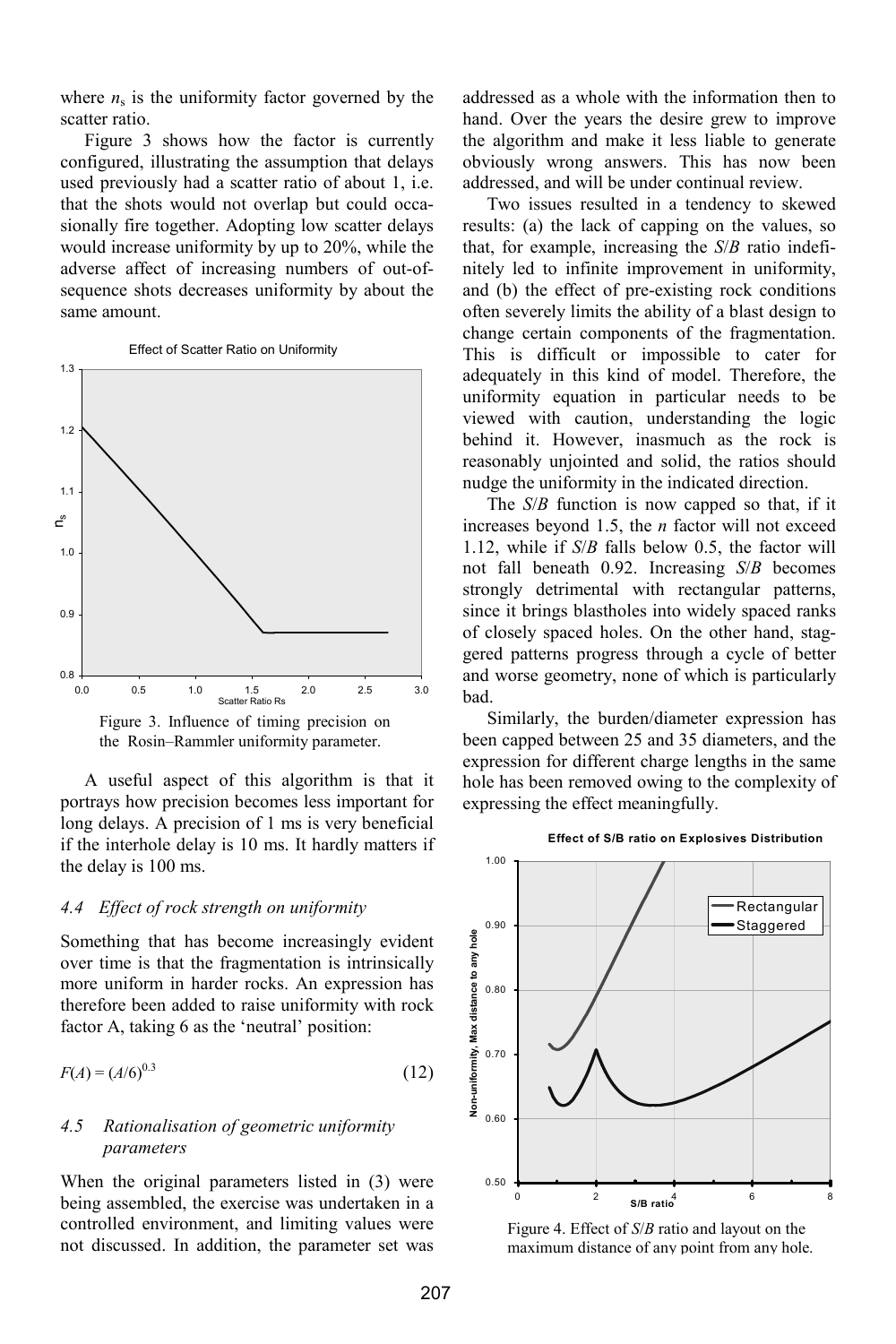

#### *4.6 Spacing/burden ratio*

The real effect of *S*/*B* is strongly dependent on whether the pattern is rectangular or staggered, illustrated in terms of uniformity by Figure 4, which, for a fixed drilling density, plots the furthest distance from any hole against spacing/burden ratio. Of course this is meaningless for less than two rows of holes, which is why the paper by Bergmann *et al.* (1974) cannot be used to advantage for this.

There is a clear disadvantage of rectangular patterns: as the *S*/*B* increases, the holes begin to line up in ranks, leaving large spaces between, while staggered patterns at their worst equal the best distribution of the rectangular pattern (which occurs at *S*/*B*=2, equalling a square pattern of *S*/*B*  $=$  1). Figure 5 shows the comparison for  $S/B = 4$ with both patterns.

It is not only the maximum distance to a hole that affects the uniformity: the breaking mechanisms are more favourable for reduced burdens, and the debate becomes considerably confused by referring to *S*/*B* ratios achieved by timing. However, the model treats the actual layout of the holes as the measure, leaving others to debate the merits of echelon ratios, with the caution that these are often skewed, especially if the basic layout is rectangular. The debate belongs outside this paper.

The algorithm for the *S*/*B* ratio has evolved with the assumption that, in practice, the ratio lies between 0.7 and 1.5, giving maximum and minimum multipliers of 0.92 and 1.12.

### *4.7 Other ratios*

The current uniformity index parameter set and capping values are detailed in Table 1, showing a number of significant changes.

The burden/diameter ratio expression has been altered to have less influence, as has the charge length/bench height ratio. Because of some difficulty in adequately defining the effect of different explosives in the column, this expression has been omitted.

Table 1. Geometric parameters for uniformity equation.

| Parameter $\alpha$ | $f(\alpha)$        | $\alpha$ range | $f(\alpha)$ range |
|--------------------|--------------------|----------------|-------------------|
| S/B                | $[(1+\alpha)/2]^5$ | $0.7 - 1.5$    | $0.92 - 1.12$     |
| 30B/d              | $(2-\alpha)^5$     | $24 - 36$      | $1.2 - 0.9$       |
| W/B                | $1-\alpha$         | $0 - 0.5B$     | $1 - 0.5$         |
| I/H                | $\alpha^{0.3}$     | $0.2 - 1$      | $0.62 - 1$        |
| A                  | $(\alpha/6)^{0.3}$ | $0.8 - 21$     | $0.5 - 1.45$      |
| Scatter ratio      | $n_{s}$            | $0 - 1.6$      | $0.87 - 1.21$     |

 $S =$  spacing, m;  $B =$  burden, m;  $W =$  standard deviation of drilling, m;  $d =$  hole diameter, mm :  $L =$  charge length affecting fragmentation, m; *A* = rock hardness factor.

As with the rock factor *A*, it can happen that the uniformity index is just not what the algorithm suggests, in which case correction factor  $C(n)$  is provided to overlay the above inputs and enable estimation of the effects of changes from a common base.

The new equations for mean size and uniformity are therefore

$$
x_{\rm m} = A A_{\rm T} K^{-0.8} Q^{1/6} \left(\frac{115}{RWS}\right)^{19/20} C(A) \tag{13}
$$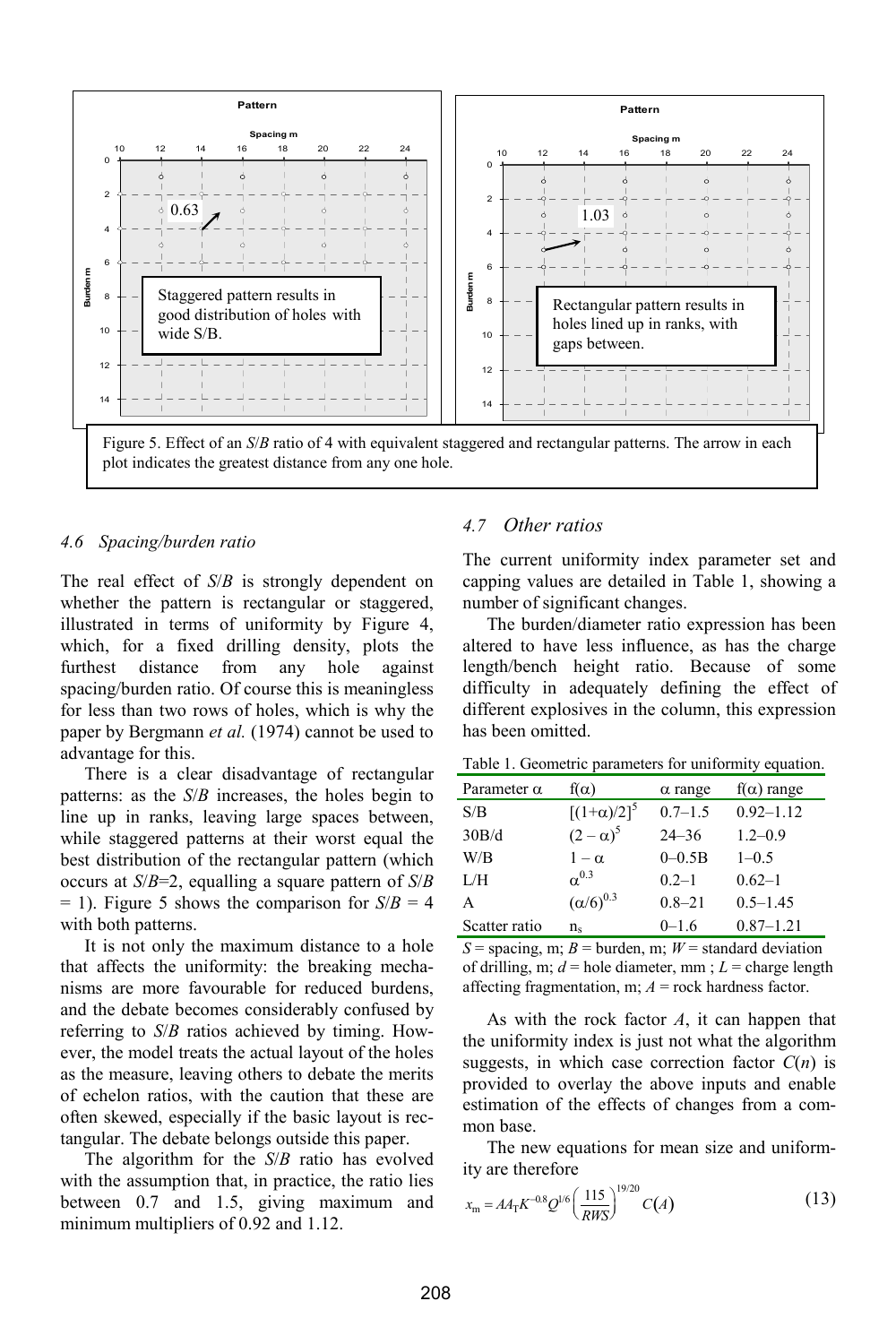$$
n = n_s \sqrt{\left(2 - \frac{30B}{d}\right)} \sqrt{\frac{(1 + S/B)}{2}} \left(1 - \frac{W}{B}\right) \left(\frac{L}{H}\right)^{0.3} C(n)
$$
 (14)

### 5 APPLICATION

With the wide range of key blasting parameters offered by this model, it has long been possible to test the likely effect on blast fragmentation of various options, and this capability is now somewhat enhanced. There is insufficient space in this kind of paper to illustrate the process in detail, but Figure 6 shows the kind of effect expected when introducing electronic delay detonators with shorter delays and no other change.

Reduced intervals have decreased the mean size, while eliminating scatter has improved uniformity, resulting in the virtual elimination of material in excess of 1 m, and a significant decrease in 1 mm fine material. The promised outcome is sufficiently attractive to motivate test blasting, as there should be an immediately apparent difference in working the rockpile. Whether the detection systems will easily pick up the actual rock fractions meaningfully is questionable, and an actual sieving may yield a different curve, but the strong trend should be evident.



Figure 6. Effect of timing delay and precision on fragmentation. Identical geometry and powder factor, but *Y* has electronic delays with a 9 ms interval. *X* is pyrotechnics with a 25 ms interval.

# 6 PARALLEL MODELLING WORK

The main deficiency of Kuz–Ram modelling has been in the area of estimating fines, and the key work for remedying the deficiency is probably that of Djordevic (1999), Ouchterlony (2004) and Spathis (2004). These contributions cannot be discussed adequately here, other than to provide brief comment.

Djordevic (1999) attributes the excess of fines to the crush zone around each blasthole, and introduces a term to incorporate this ratio into the Kuz–Ram model. Ouchterlony (2004) recognizes that the Rosin–Rammler curve has limited ability to follow the various distributions from blasting, and introduces the more adaptable Swebrec function, which is able to define fines better. Spathis (2004), on the other hand, noticed that this author's use of the  $x_{50}$  term from Kuznetsov was at odds with the definition of the Rosin–Rammler 50% passing term, and that, for low values of *n*, there is a large deviation between the values. When corrected, the fines fraction in Kuz–Ram was considerably increased, which again improved the model. The disadvantage of these improvements is that they introduce yet another factor into a predictive model that is already somewhat extended. In view of the acknowledged coarse fit for this kind of approach, the introduction of these mathematically more satisfying models needs to be justified by the application.

The current situation is fluid, and the years ahead could see general convergence on a preferred approach. In the meantime, practitioners will experiment with and adopt what is at hand. The most important function of Kuz–Ram is to guide the blasting engineer in thinking through the effect of various parameters when attempting to improve blasting effects. Introduction of the blast timing algorithm should be of considerable help in this, especially with regard to electronic delay detonators.

### ACKNOWLEDGEMENTS

The management of African Explosives Limited (AEL) sponsored and permitted the publication of this work, and the author is also indebted to Finn Ouchterlony and Alex Spathis for their sharing of ideas and developments on fragmentation modelling, as well as numerous users of the Kuz–Ram model whose enquiries have been the spur to take it to this new level.

#### REFERENCES

- Bergmann, O.R., Wu, F.C. & Edl, J.W. June 1974. Model rock blasting measures effect of delays and hole patterns on rock fragmentation. *E/MJ Mining Guidebook: Systems for Emerging Technology*, 124– 127.
- Cunningham, C.V.B. 1983. The Kuz–Ram model for prediction of fragmentation from blasting. In R. Holmberg & A Rustan (eds), *Proceedings of First*